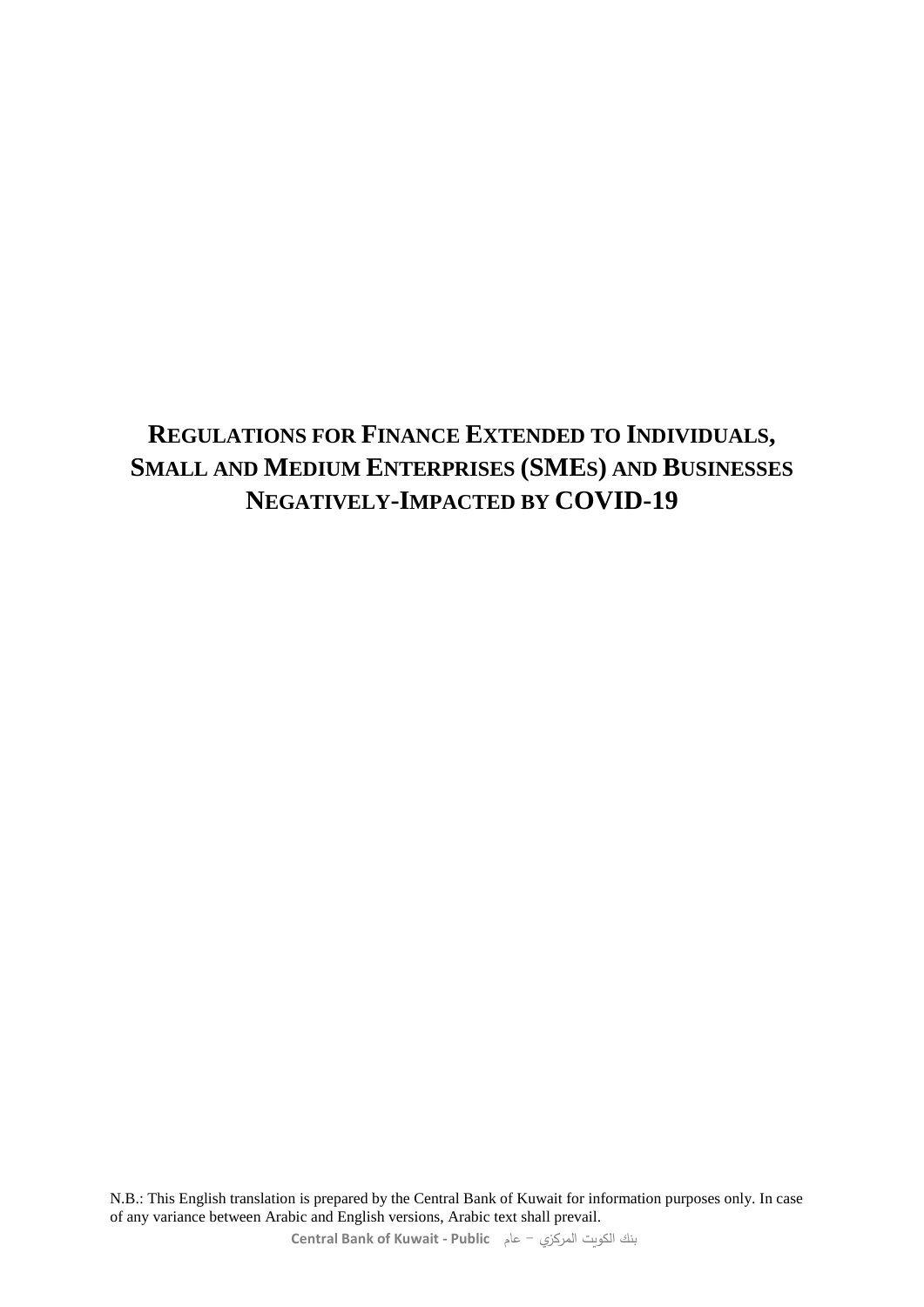## **Preface**

In compliance with the provisions of the Constitution of the State of Kuwait that encourage solidarity within society and promote human values, and in the light of the directives of H.H the Amir, the Government of the State of Kuwait has taken measures to protect its residents from the outbreak of COVID-19. While precautions are being implemented to strengthen the public health security in the country, strenuous efforts, on the other hand, are being exerted to reinforce economic and financial stability and protect livelihoods and subsistence.

With the aim of monitoring the economic and social impact of the exceptional measures taken in the face of the COVID-19 outbreak, the State of Kuwait led a proactive intervention approach to mitigate the effect of the crisis through preemptive solutions. As per the local and international experience, any delay in taking necessary actions and crucial solutions will inevitably increase the cost of addressing the crisis. Economic activity is a tightly connected chain, whereby any adversely affected unit transmits the impact to other units, with the resultant negative spill-overs extending to individuals' lives and consequently harm the country's business reputation. In such a case, the crisis would be more difficult and costly to resolve. Thus, and despite the present challenges, protecting ongoing and productive economic activity is far more feasible than rebuilding it.

Towards that end, the Cabinet issued its Resolution No. 455 on 31.03.2020 introducing a stimulus package considering certain measures and priorities, most importantly safeguarding public funds and their prudent utilization, ensuring social protection of nationals, securing employment of Kuwaitis working in the private sector, and reinforcing social security.

The stimulus package aims to avoid the consequences and excessive costs of halting economic activity. This will be achieved through supporting vital sectors and value-added activities to the national economy for individuals, small and medium enterprises and corporates that were operating efficiently prior to the crisis, and have the ability to create job opportunities for Kuwaitis. To this end, and as per Clauses 6 and 7 of the stimulus package, Kuwaiti banks shall extend concessional loans/finance to those sectors to cover the deficit in their cash flows and to avoid turning a temporary liquidity problem into a long lasting solvency issue that threatens business continuity. By helping these sectors overcome the current situation, it will be easier to resume economic activity once the pandemic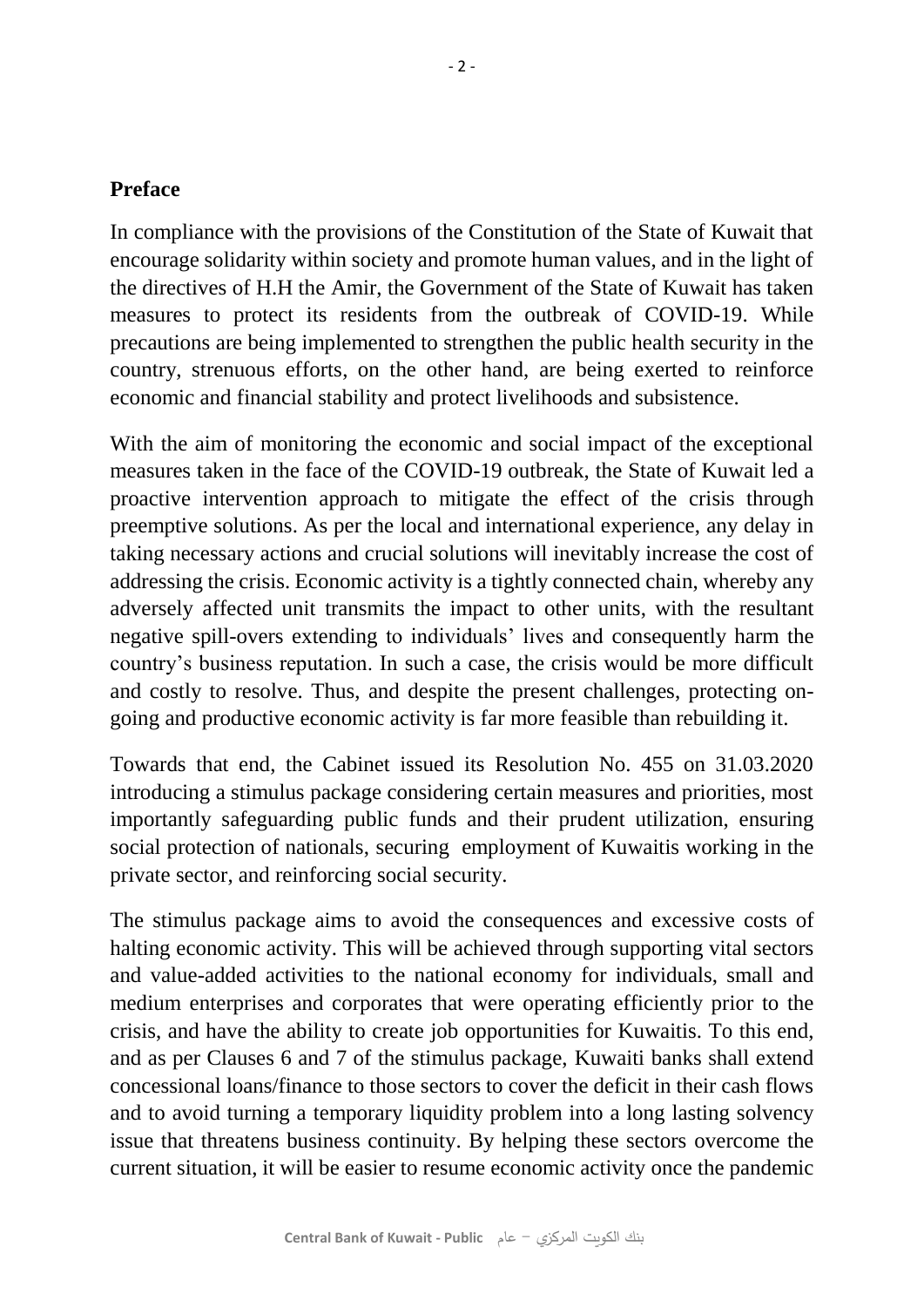dissipates, and for business to maintain their ability to provide the services and commodities without disruption.

And in order to regulate the deployment and utilization of the finance and to channel it to eligible businesses in a manner that ensures optimal transmission of the positive effect to other sectors (e.g. payroll, rental payments and fixed expenses, etc.), a set of regulations are laid down for banks to adhere to in providing the concessional finance. The Central Bank of Kuwait shall oversee the implementation of these guidelines to ensure compliance, and to monitor their impact to ensure the achievement of the planned and desired goals.

We detail below the regulations of the financing extended to individuals, small and medium enterprises (SMEs) and the businesses negatively-impacted by COVID-19.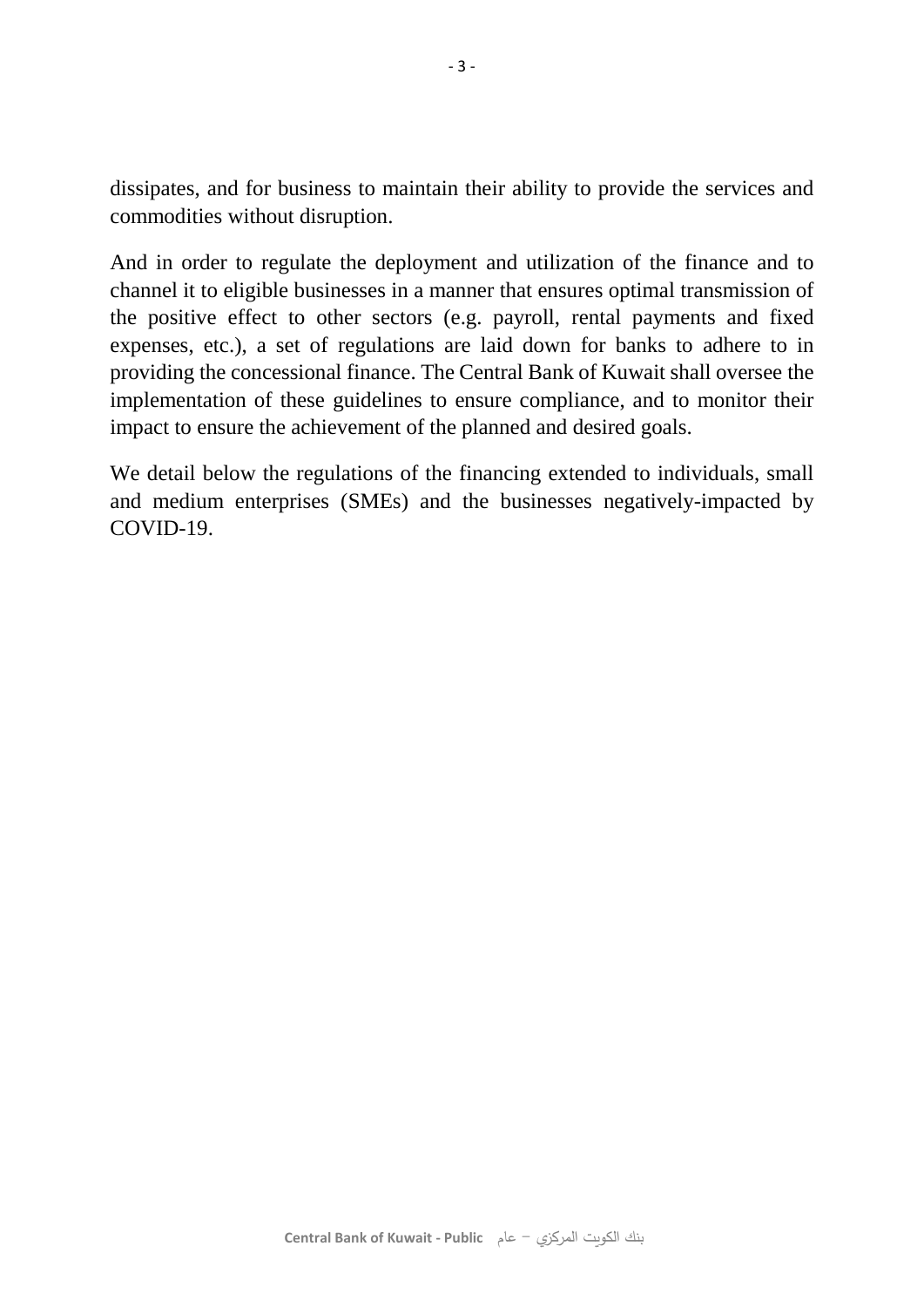# **Chapter (1): Definitions**

### **1) Banks:**

Kuwaiti banks registered with the Central Bank of Kuwait.

### **2) National Fund:**

The National Fund for Small and Medium Enterprise Development.

# **3) Small and Medium Enterprises (SMEs):**

The economic businesses covered under the definition stated in the Law No. 98 of 2013 regarding the Establishment of the National Fund for Small and Medium Enterprise Development, amended by the Law No. 14 of 2018 and its Executive Bylaw and its amendments, which are operating in valueadded activities of the national economy as per the National Fund's Articles.

The Law defines the **Small Enterprise** as "the enterprise that employs up to 50 workers, and its assets and income do not exceed KD 250,000 and KD 750,000 respectively. The enterprise must be independent, i.e. not a subsidiary to another legal entity; otherwise the definition shall consider the total assets, income and number of workers of the overall group".

Likewise, the Law defines the **Medium Enterprise** as "the enterprise that employs between 51 to 150 workers, and its assets and income do not exceed KD 500,000 and KD 1,500,000 respectively. The enterprise must be independent, i.e. not a subsidiary to another legal entity; otherwise the definition shall consider the total assets, income and number of workers of the overall group".

# **4) Negatively-impacted Clients:**

The individuals, small and medium enterprises, corporates and economic entities from the domestic private sector that were efficiently operating with an added value to the national economy and have the abilities to create job opportunities for the nationals, and whose activity was partially or wholly impacted by the COVID-19 crisis, giving rise to the inability to cover the basic periodic contract expenditures.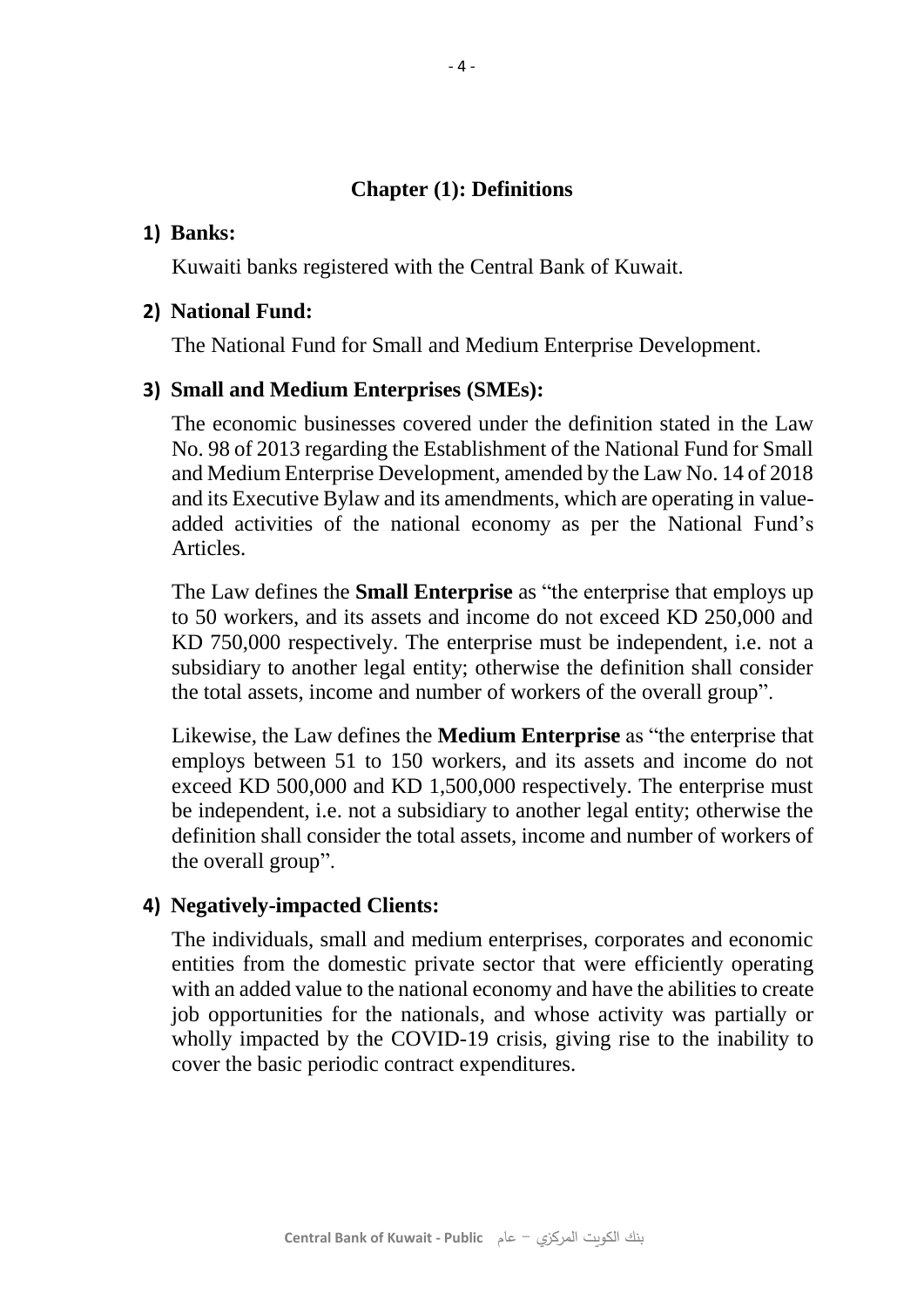#### **5) Finance:**

The concessional loan/finance provided to the negatively-impacted client in accordance with these regulations with the objective of enabling the fulfillment of the contractual obligations.

#### **6) Maximum Limit of Finance:**

The maximum limit of finance provided to the negatively-impacted client is the amount of deficit in the net cash flows needed until the end of December 2020. This deficit should be calculated by the bank as per a comprehensive study of the negatively-impacted client's financial position. The bank should review the deficit amount in June and in September of 2020.

#### **7) Uses of Finance:**

Finance shall be allocated to cover the periodic contractual expenditures (e.g. payroll, rentals and any payment for previously unmet or outstanding obligations) and not to repay installments of credit facilities extended by banks and other lenders.

#### **8) Deficit in Cash Flows:**

The difference between the negatively-impacted client's cash inflows, due from various income sources related to its business activities, and the cash outflows in the form of essential and periodic contractual expenditures, which are to be covered in-line with the uses of finance mentioned under Item 7 of this Chapter.

#### **9) Repayment:**

The negatively-impacted client shall be granted a grace period of one year starting from the date of providing finance. Repayment term shall be 2 to 3 years including the grace period. The bank shall set the repayment term based on the projected cash flows, provided that the payments are made on a quarterly basis and include the principal and interest/profit.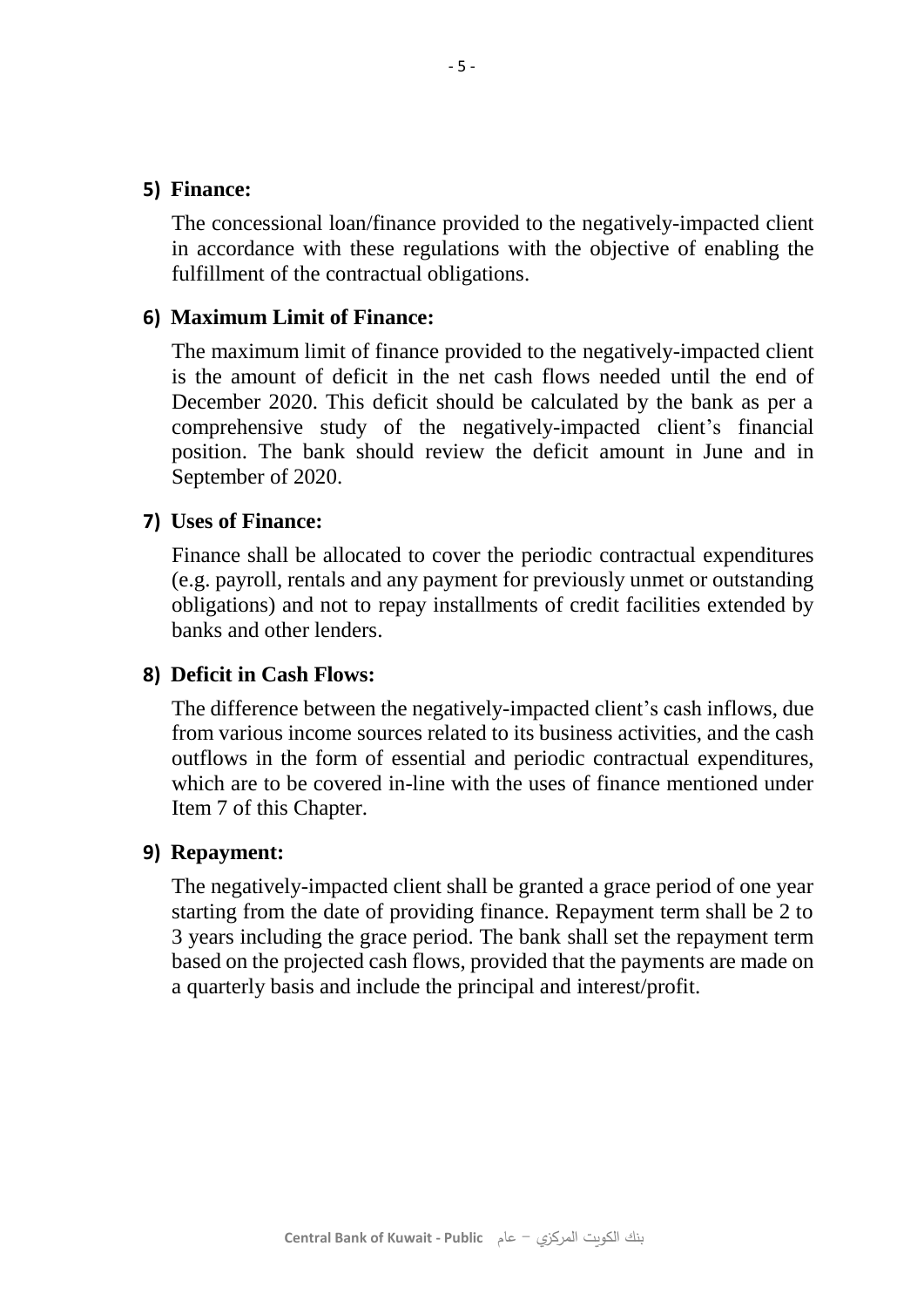# **Chapter (2): Terms and Conditions of Providing Finance**

- 1) Any non-performing client as of 31.12.2019, where delinquency continued until the application date is not eligible to this finance. Non-performance is assessed as per the provisions of the Central Bank of Kuwait's Instructions regarding Classification of Credit Facilities, the Executive Bylaws of the Law No. 14 of 2018 regarding the Establishment of the National Fund for Small and Medium Enterprise Development, and the regulations of the small enterprise portfolio of the Industrial Bank of Kuwait.
- 2) The bank determines the amount of finance based on the findings of the study of client's credit position, and the estimate of the funds required to cover the deficit in cash flows resulting from the periodic and contractual obligations.
- 3) The bank extends the finance in tranches, disseminated concurrently with the periodic obligations requested to cover actual realized cash flows of the negatively-impacted client. Furthermore, the deficit amount should be reassessed in June and in September of 2020 taking into consideration the actual realized cash flows of the negatively-impacted client.
- 4) Both the bank and the customer shall disburse the finance for the uses stated under Item 7 of Chapter (1). The lending banks should take all actions and measures necessary to follow up the finance disbursement and uses of finance by the negatively-impacted clients. The lending bank should coordinate with other banks to transfer the due payments (e.g. customer's payroll, rents and the other periodic contractual expenditures) from the finance granted to the client and deposit the same directly into the beneficiaries' bank accounts. Finance must not be paid in cash to the client.
- 5) The National Fund shall not collect from the small and medium enterprises any commission, charge or profit in return for the granted finance.
- 6) Banks shall be entrusted with the responsibility of managing the finance, and assumes the entirety of credit risks associated with the finance extended by them. In consideration thereof, banks shall receive only the interest/profit stated under Chapter (5) hereof, and shall not collect any other commission nor impose any other charge.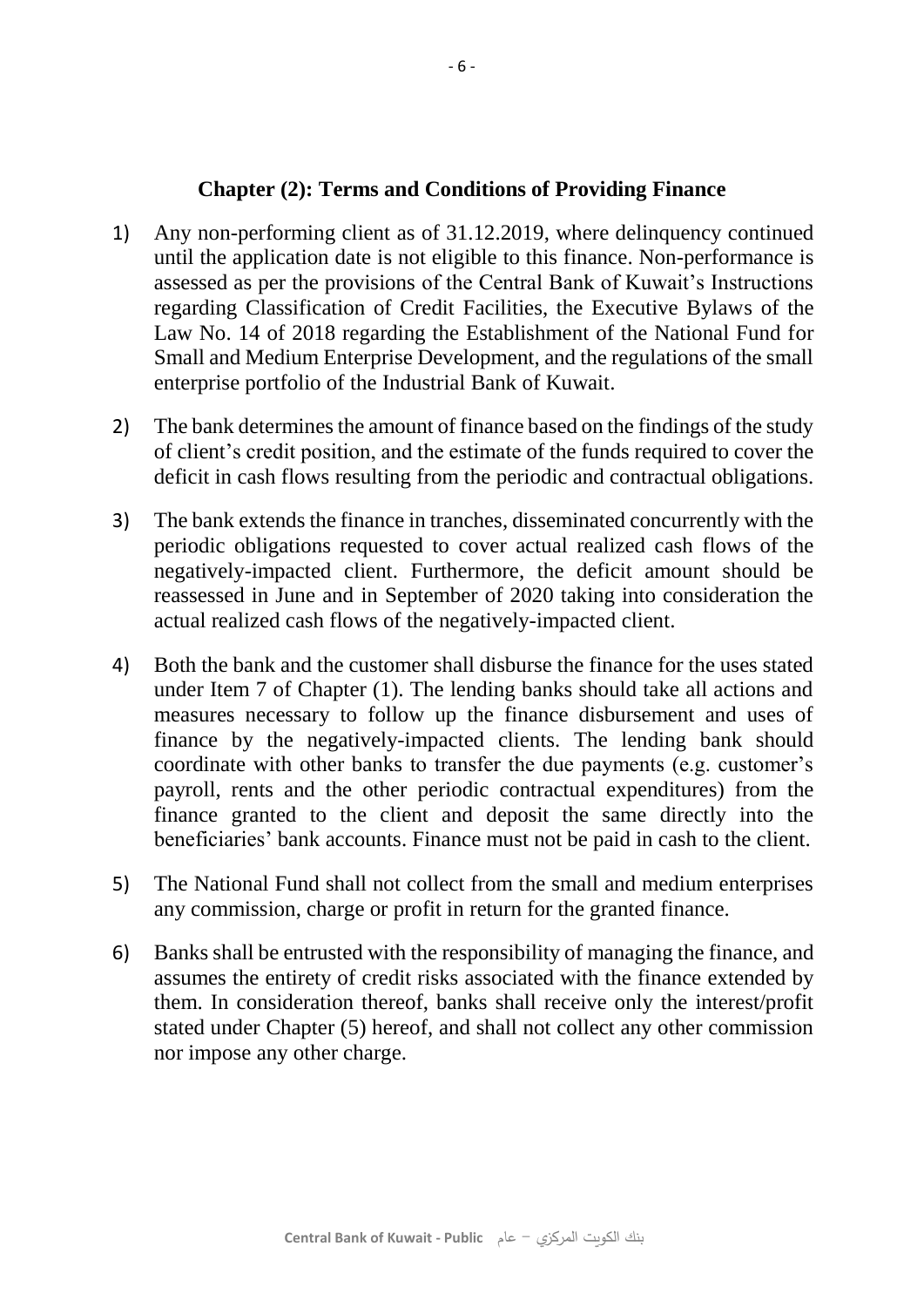# **Chapter (3): Mechanism for Extending Financing to SMEs**

Kuwaiti banks are to cooperate with the National Fund to extend finance to this category of clients out of their extensive banking experience, qualified staff and the capabilities to conduct credit assessment studies with high efficiency, as well as their wide reaching outlets to receive applications and complete such studies urgently as needed. Given that, as per the National Fund's establishment Law, it can only cover 80% of the finance needed for SMEs, banks, therefore, are to provide the remaining finance and simultaneously assume the responsibility and accountability for managing the debts, and all credit risks associated with their share. Furthermore, banks shall maintain clients' accounts, making it easier to monitor the spending of finance towards the stipulated uses thus ensuring the wide-reaching positive impact of finance.

The following presents client segments which meet the definition of "SMEs" who own an economic project that was running efficiently prior to, and whose cash flows had been impacted due to, the current crisis.

# **First: Existing Banks' and National Fund's clients, and projects that have not received prior finance from any source:**

These are clients who had previously received finance from banks, or the National Fund, or from both, as well as clients who had not received finance from any source, and their applications are assessed in view of the following:

- 1) The negatively-impacted client submits the finance application to the bank which maintains its principle business account bank via an electronic portal designated for this purpose. The bank shall coordinate with the National Fund on assessing the application.
- 2) The bank conducts the required credit assessment in a comprehensive and swift manner, which at least covers the following: ensuring that the client satisfies the terms and conditions set for extending the finance, reviewing and verifying the client's previous cash flows, and inquiring on the client through the Credit Information Network (Ci-Net).
- 3) Guided by the findings of the credit assessment, the bank takes the appropriate decision and specifies the amount of finance needed.
- 4) Finance is extended jointly by the National Fund and the bank at 80% and 20% respectively, through a tripartite contract.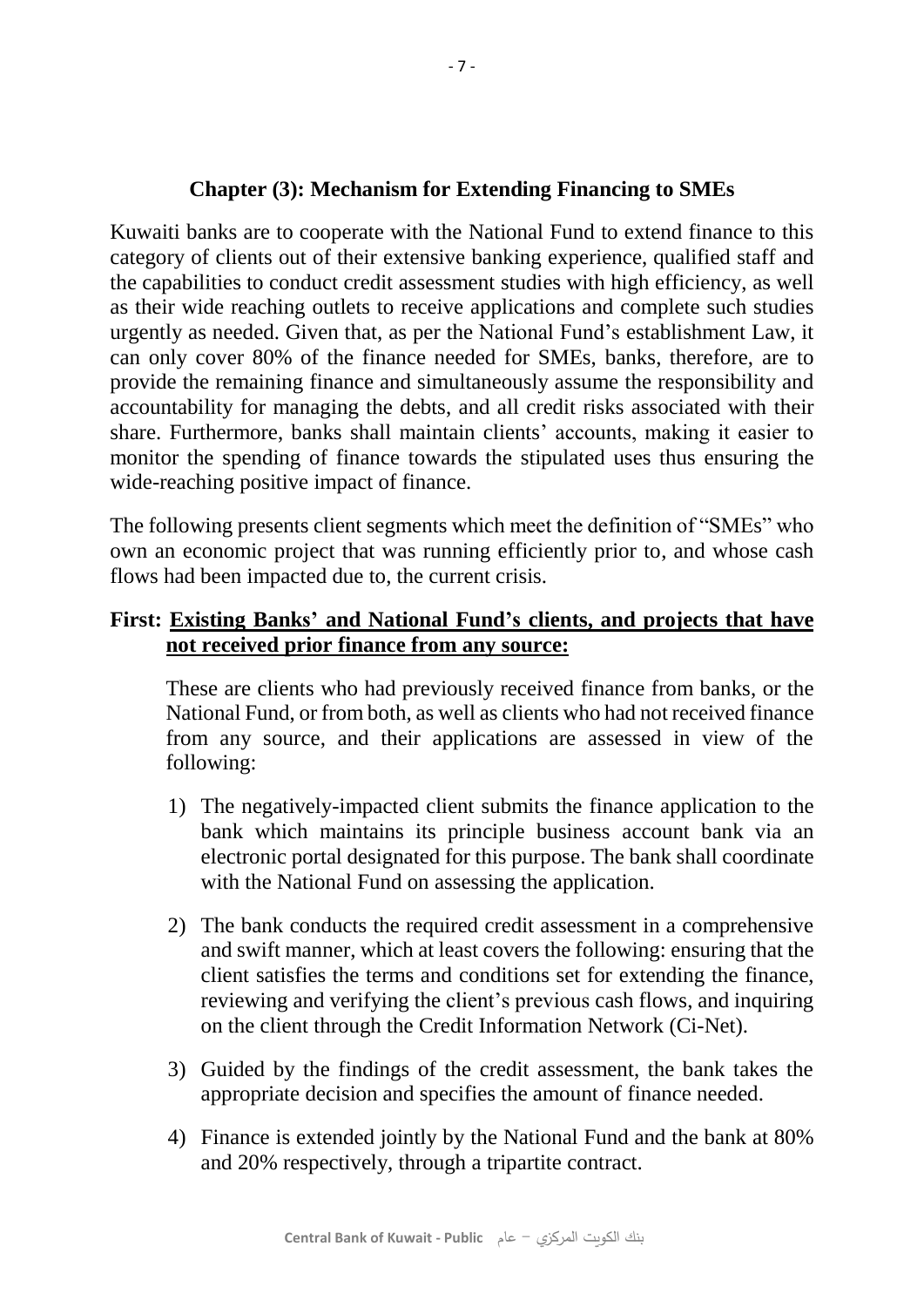- 5) The National Fund shall pay its share of finance to the lending bank within 2 days of receiving the bank's notification.
- 6) If the applicant reaches the maximum limit allowed by the National Fund to finance a single customer (i.e. KD 400,000), the bank may provide the finance in full.

### **Second: Clients of the SME Portfolio managed by the Industrial Bank of Kuwait:**

- 1) The negatively-impacted client applies to the Industrial Bank of Kuwait for finance.
- 2) The Industrial Bank of Kuwait conducts the required credit assessment review in a comprehensive and swift manner, which at least covers the following: ensuring that the customer satisfies the terms and conditions set for extending finance, reviewing and verifying the client's previous cash flows, and inquiring on the client through the Credit Information Network (Ci-Net).
- 3) Guided by the findings of the credit assessment, the Industrial Bank of Kuwait takes the appropriate decision and specifies the amount of finance needed.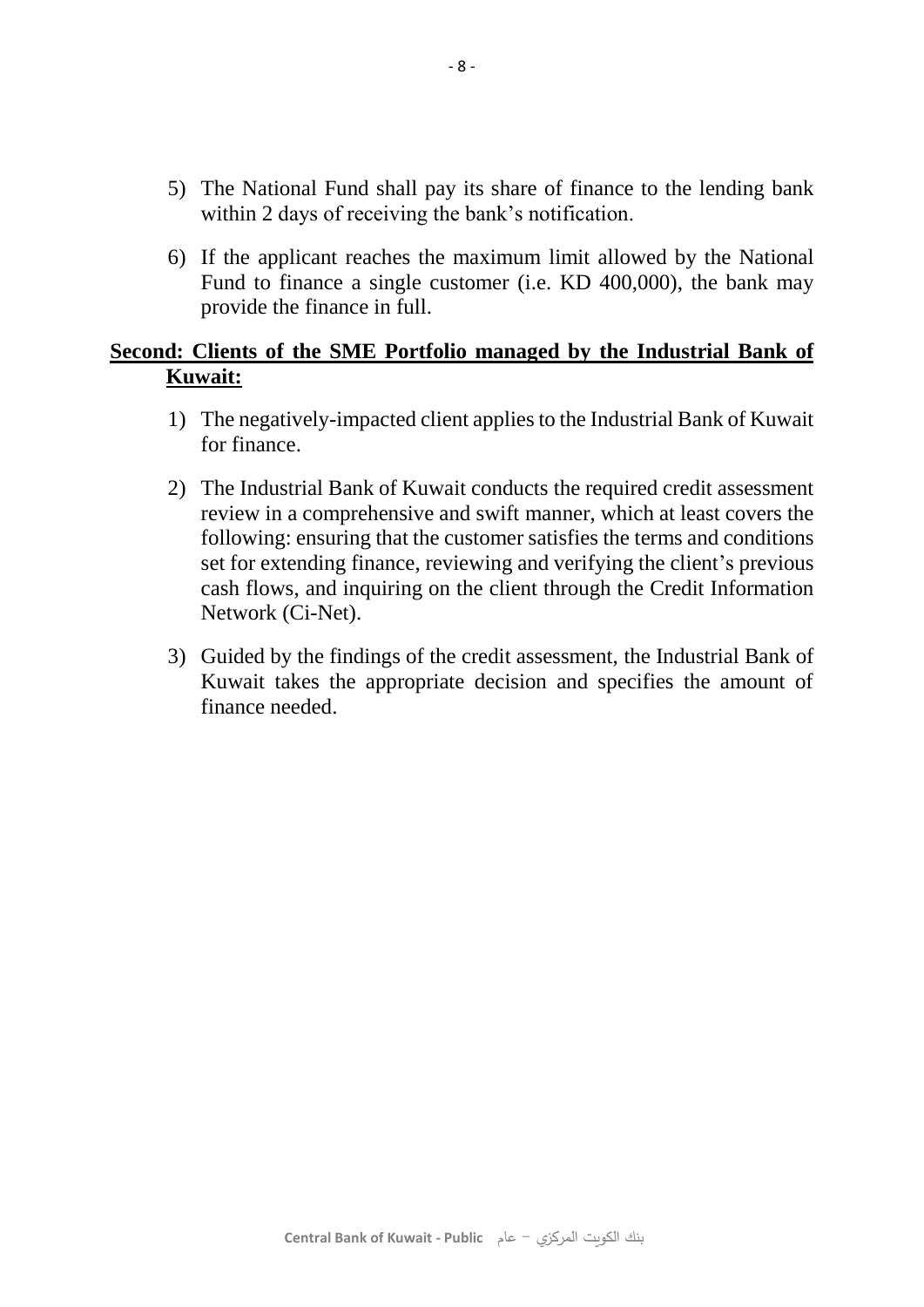# **Chapter (4): Mechanism for Providing Finance to Individuals, Companies And Other Clients**

In light of the importance of preserving businesses that add value to the national economy, which are facing liquidity shortages due to the current crisis, banks can provide the required liquidity in the form of concessional finance to negativelyimpacted clients (individuals or companies). This prevents a temporary liquidity problem from turning into a long-term solvency issue. Such finance can help them overcome the crisis and retain their national employees. Banks, thus, play a critical part in supporting and maintaining economic activity amid the current conditions. The banks shall simultaneously assume accountability for managing the granted debts and for all associated credit risks.

Individuals, companies and other clients under this chapter are defined as: "all clients to whom the definition of an SME does not apply. Whether those with existing finance provided by a bank or those who had never obtained such finance, and who own an economic project that was running efficiently prior to, and whose cash flows had been impacted due to, the current crisis." These clients' applications for finance are assessed in view of the following:

- 1) The negatively-impacted client applies for finance from one of their lending banks through an electronic portal designated for this purpose. The application must include all the data and documents the bank deems to be required. If the client does not have existing bank facilities, the client may submit the application to the bank of their principle business account that shows records of historical cash flows.
- 2) The bank conducts the required credit assessment in a comprehensive and swift manner, which at least covers the following: ensuring that the client satisfies the conditions set for extending finance, reviewing and verifying the client's previous cash flows, and inquiring on the client through the Credit Information Network (Ci-Net).
- 3) Guided by the findings of the credit assessment, the bank takes the appropriate decision and specifies the amount of finance needed.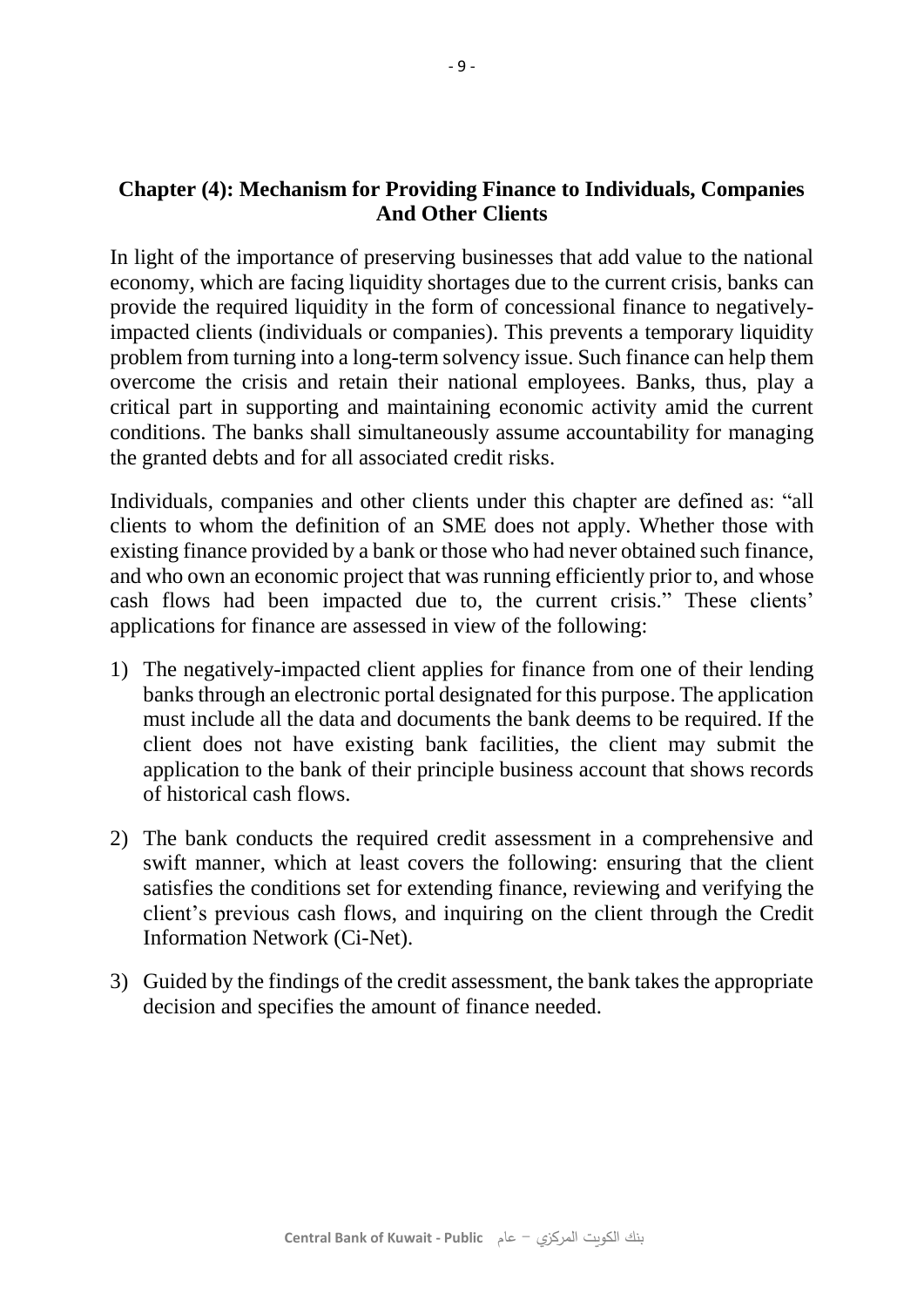## **Chapter (5): Cost of Extending Finance**

Finance is extended at a fixed interest rate (conventional banks) or profit rate (Islamic banks) for the whole financing period at a maximum of 2.5% annually. The cost of finance during the payment period is divided as follows:

1) First year of extending finance (Grace Period):

The State's General Budget bears the accrued interest and profit on the finance extended to the negatively-impacted clients during this period.

- 2) Second year of extending finance:
	- a) SMEs: The State's General Budget bears the accrued interest and profit on finance extended to the negatively-impacted clients under this category.
	- b) Individuals, companies, and other clients: The State's General Budget bears half of the accrued interest and profit on finance extended to the negatively-impacted clients under this category.
- 3) Third year of extending finance:
	- a) SMEs: The State's General Budget bears half of the accrued interest and profit on finance extended to the negatively-impacted clients under this category.
	- b) Individuals, companies, and other clients: The negatively-impacted client under this category bears the entire interest and profit on the extended finance.

After the lapse of the grace period, if the client fails to make two consecutive payments, the payment terms shall be made void and the payment of the entire finance shall fall due. The client shall, in this case, repay the finance sum as well as all interest/profit thereon from the date of delinquency till full repayment, and the State's General Budget no longer covers any portion of the cost of finance.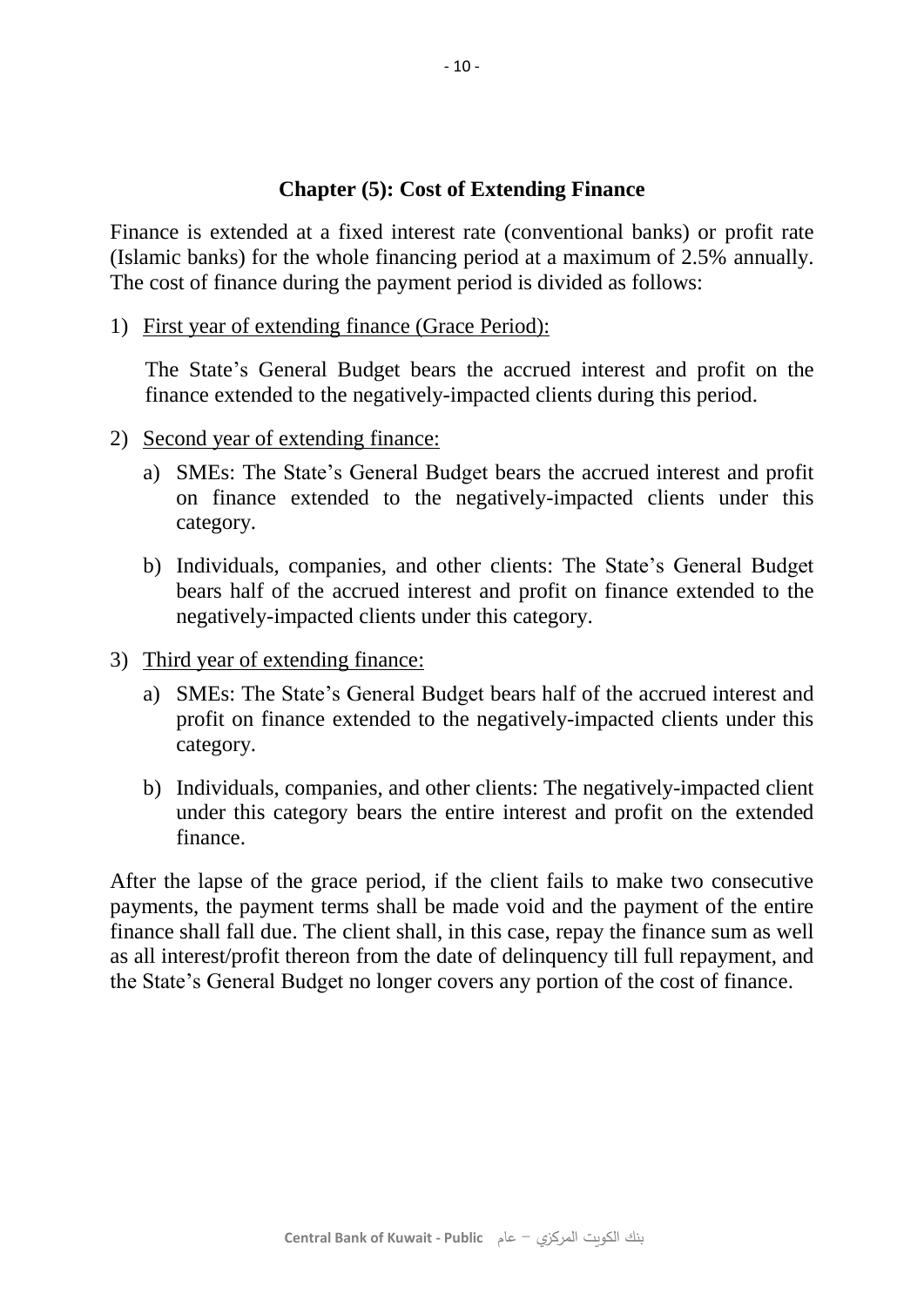|                                     | <b>Small and Medium Enterprises (SMEs)</b><br><b>Banks' and National Fund's Clients</b> |                                                                          |                                                                          |                                                                          |
|-------------------------------------|-----------------------------------------------------------------------------------------|--------------------------------------------------------------------------|--------------------------------------------------------------------------|--------------------------------------------------------------------------|
|                                     |                                                                                         |                                                                          |                                                                          |                                                                          |
|                                     | <b>National Fund</b><br>$(80\% \text{ of finance})$<br>sum)                             | Banks $(20\% \text{ of }$<br>finance sum)                                | <b>Weighted average</b><br>of finance cost                               | <b>Industrial Bank of</b><br><b>Kuwait's Clients</b>                     |
| <b>First Year</b><br>(Grace Period) | No interest/profit                                                                      | 2.5% fully borne by<br>the State's General<br><b>Budget</b>              | 0.5% fully borne by<br>the State's General<br><b>Budget</b>              | 2.5% fully borne by<br>the State's General<br><b>Budget</b>              |
| <b>Second Year</b>                  | No interest/profit                                                                      | 2.5% fully borne by<br>the State's General<br><b>Budget</b>              | 0.5% fully borne by<br>the State's General<br><b>Budget</b>              | 2.5% fully borne by<br>the State's General<br><b>Budget</b>              |
| <b>Third Year</b>                   | No interest/profit                                                                      | 2.5% equally borne<br>by the State's<br>General Budget and<br>the client | 0.5% equally borne<br>by the State's<br>General Budget and<br>the client | 2.5% equally borne<br>by the State's<br>General Budget and<br>the client |

# The two tables below summarize the cost of finance according to client category:

| Finance Extended by Banks to Individuals, Companies, and Other Clients |                                                                 |  |  |
|------------------------------------------------------------------------|-----------------------------------------------------------------|--|--|
| First Year (Grace Period)                                              | 2.5% fully borne by the State's General Budget                  |  |  |
| Second Year                                                            | 2.5% equally borne by the State's General Budget and the client |  |  |
| Third Year                                                             | 2.5% fully borne by the client                                  |  |  |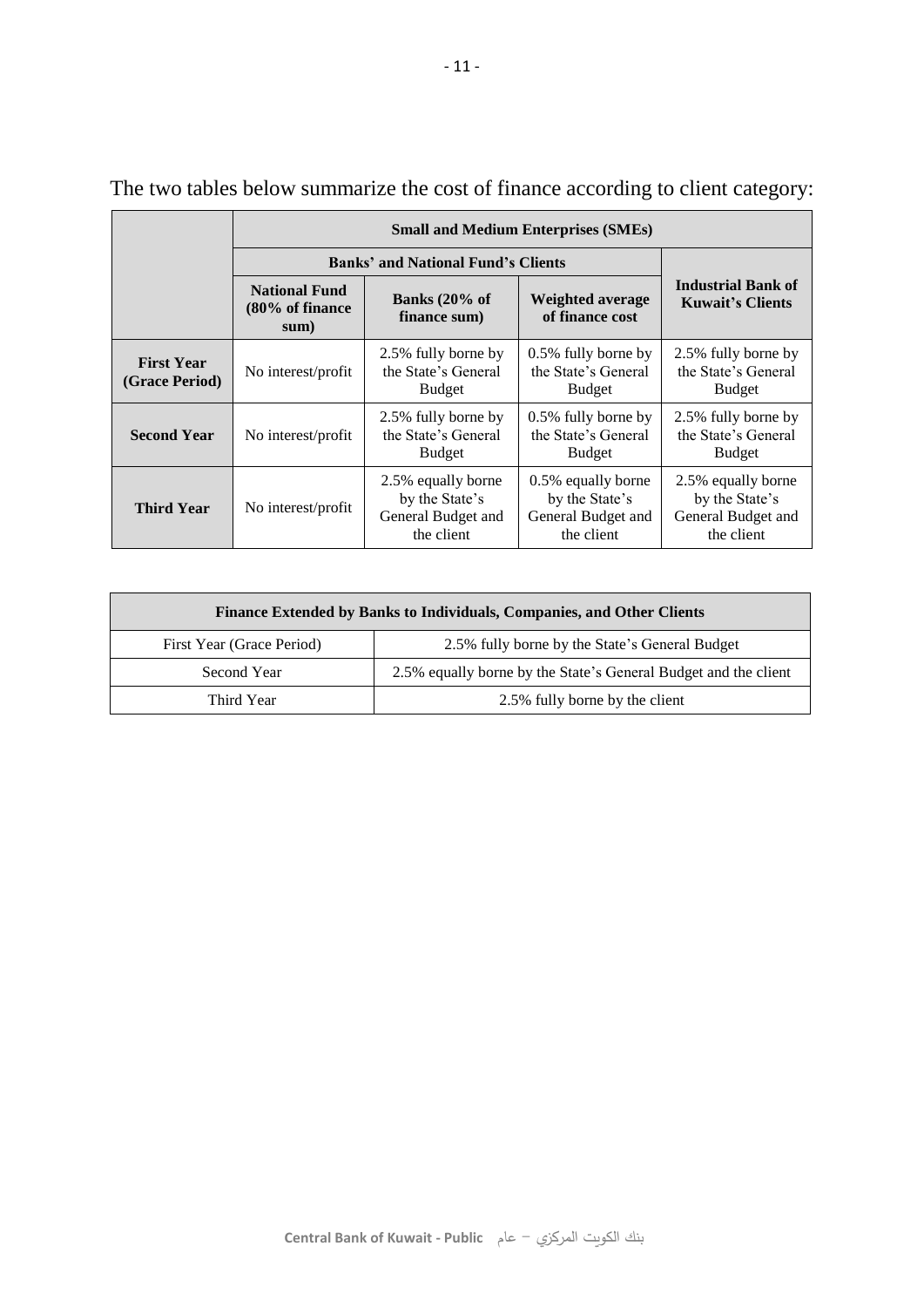#### **Chapter (6): General Provisions**

- 1) The clients shall retain their national workforce existing as of 31.12.2019 and achieve the national employment ratio designated as per the relevant sector/activity by 31.12.2021. In case of failure to do so, the finance provided as per these conditions shall fall due and the client must repay the finance sum plus the interest/profit thereon from the date of failure till full repayment, and the State's General Budget shall no longer bear any portion of the finance cost.
- 2) The companies and other businesses eligible under Chapter (4) shall not make any cash distribution/dividend nor draw any amount from the partners' account till the full repayment of finance. In case of non-compliance, the finance provided as per these conditions shall fall due and the customer must repay the finance sum plus the interest/profit thereon from the date of noncompliance till full repayment, and the State's General Budget shall no longer bear any portion of the finance cost.
- 3) The client must acknowledge criminal and civil liability if any of the required data or documentation is found to be incorrect, shall be considered forgery of papers of banks as per the provision of Article (259) of the Penal Code. In the latter case, the bank may cease or cancel all the unutilized amounts of finance. All the granted amounts shall become immediately and unconditionally due without adherence to the dates or terms stated under the finance contract. In addition, the bank shall have the right to recover such amounts with immediate effect and without an official warning or a court ruling. And the State's General Budget no longer covers any portion of the cost of finance.
- 4) Banks shall communicate and publish these regulations and a list of the documents required to assess clients' applications for finance on their electronic platforms.
- 5) Banks shall create electronic portals designated for receipt of applications for finance.
- 6) The negatively-impacted client shall submit the request for finance through the bank's electronic portal, providing all documents required by the bank, as well as any other data the bank may require towards making a credit assessment.